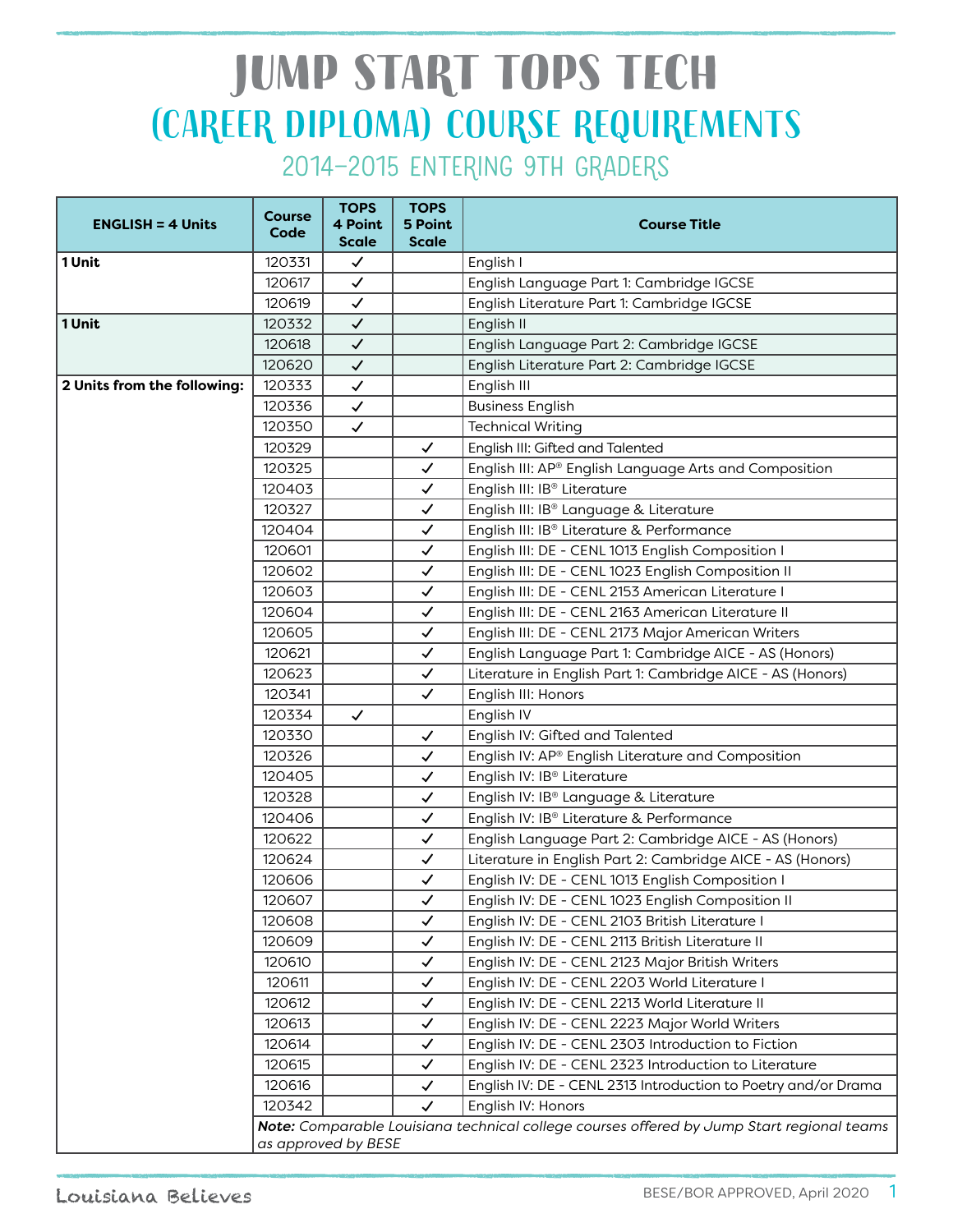| Math $=$ 4 Units            | <b>Course</b><br>Code | <b>TOPS</b><br>4 Point<br><b>Scale</b> | <b>TOPS</b><br>5 Point<br><b>Scale</b> | <b>Course Title</b>                                                                                                                                                   |
|-----------------------------|-----------------------|----------------------------------------|----------------------------------------|-----------------------------------------------------------------------------------------------------------------------------------------------------------------------|
| 1 Unit                      | 160321                | $\checkmark$                           |                                        | Algebra I                                                                                                                                                             |
|                             | 160331                | $\checkmark$                           |                                        | Applied Algebra I                                                                                                                                                     |
|                             | 160338                | $\checkmark$                           |                                        | Algebra I, Part 2 (the elective course Algebra I - Part 1 is a<br>prerequisite)                                                                                       |
| 3 Units from the following: | 160323                | $\checkmark$                           |                                        | Geometry                                                                                                                                                              |
|                             | 160322                | $\checkmark$                           |                                        | Algebra II <sup>1</sup>                                                                                                                                               |
|                             | 160351                | $\checkmark$                           |                                        | <b>Math Essentials</b>                                                                                                                                                |
|                             | 165040                | $\checkmark$                           |                                        | <b>Transition to College Mathematics</b>                                                                                                                              |
|                             | 160345                | $\checkmark$                           |                                        | Financial Literacy (formerly Financial Math)                                                                                                                          |
|                             | 040307                | $\checkmark$                           |                                        | <b>Business Math</b>                                                                                                                                                  |
|                             | 165031                | $\checkmark$                           |                                        | <b>Statistical Reasoning</b>                                                                                                                                          |
|                             | 160375                | $\checkmark$                           |                                        | Algebra III                                                                                                                                                           |
|                             | 160508                | $\checkmark$                           |                                        | Additional Math - Cambridge IGCSE                                                                                                                                     |
|                             | 160500                |                                        | $\checkmark$                           | Algebra III: DE - CMAT 1213 College Algebra                                                                                                                           |
|                             | 160347                | $\checkmark$                           |                                        | Advanced Math - Functions and Statistics                                                                                                                              |
|                             | 160346                | $\checkmark$                           |                                        | <b>Advanced Math - Pre-Calculus</b>                                                                                                                                   |
|                             | 160501                |                                        | $\checkmark$                           | Adv Math-Pre Calc: DE - CMAT 1223 Trigonometry                                                                                                                        |
|                             | 160348                | $\checkmark$                           |                                        | Pre-Calculus                                                                                                                                                          |
|                             | 160365                |                                        | $\checkmark$                           | Pre-Calculus: IB® Math Studies I                                                                                                                                      |
|                             | 160502                |                                        | $\checkmark$                           | Pre-Calculus: DE - CMAT 1233 Algebra and Trigonometry                                                                                                                 |
|                             | 160366                |                                        | $\checkmark$                           | Pre-Calculus: Honors                                                                                                                                                  |
|                             | 160349                | $\checkmark$                           |                                        | Probability and Statistics                                                                                                                                            |
|                             | 160510                |                                        | $\checkmark$                           | Math 1 (Pure Math): Cambridge AICE - AS (Honors)                                                                                                                      |
|                             |                       |                                        |                                        | Note: Or comparable Louisiana Technical College courses offered by Jump Start regional<br>teams as approved by the State Board of Elementary and Secondary Education. |

*<sup>1</sup> Integrated Mathematics I, Integrated Mathematics II, and Integrated Mathematics III may be substituted for Algebra I, Geometry, and Algebra II sequence may be substituted for the Algebra I, Geometry, and Algebra II sequence*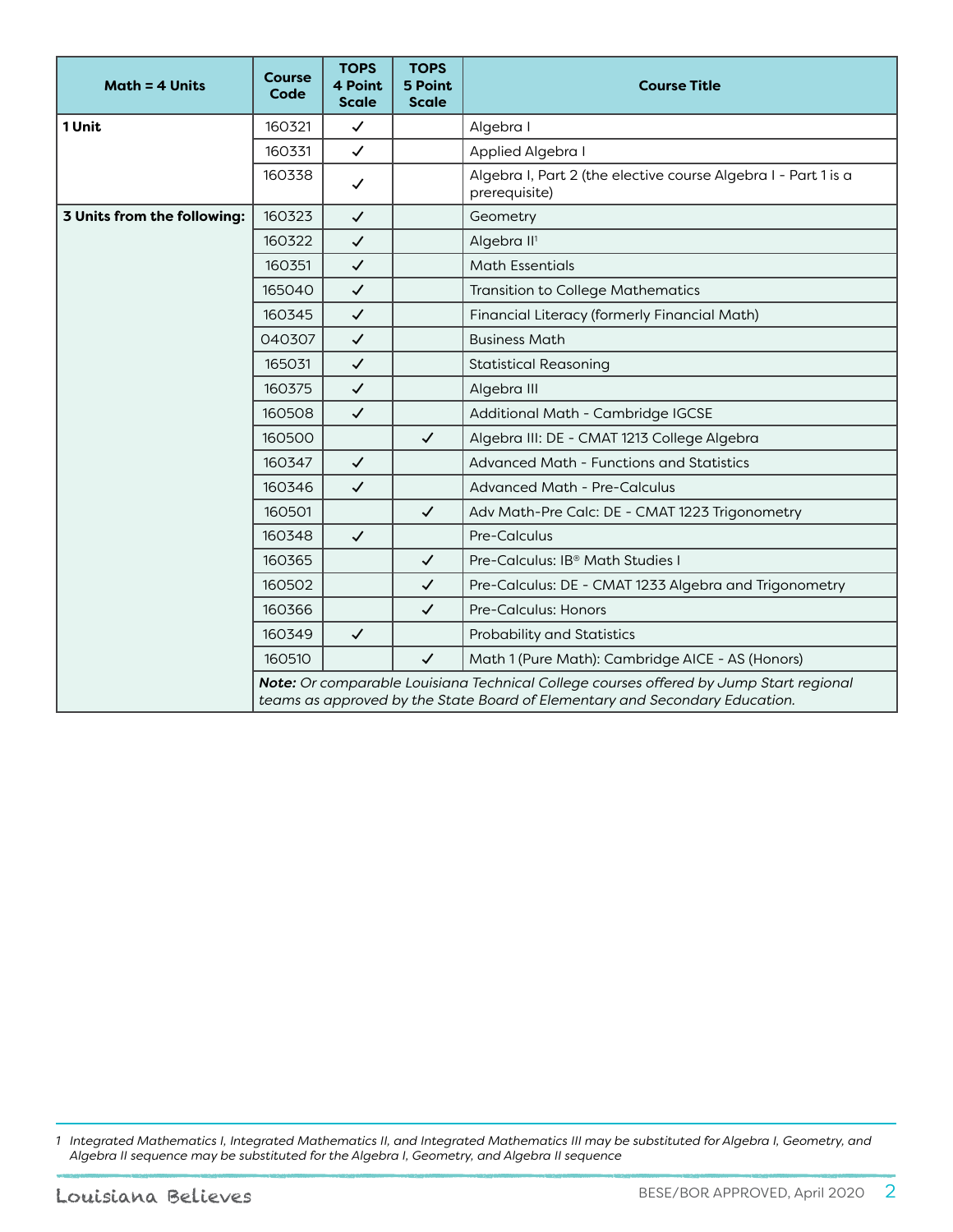| <b>Science = 2 Units</b>   | <b>Course</b><br>Code | <b>TOPS</b><br>4 Point<br><b>Scale</b> | <b>TOPS</b><br>5 Point<br><b>Scale</b> | <b>Course Title</b>                                         |
|----------------------------|-----------------------|----------------------------------------|----------------------------------------|-------------------------------------------------------------|
| 1 Unit from the following: | 150301                | $\checkmark$                           |                                        | <b>Biology</b> I                                            |
|                            | 150321                |                                        | $\checkmark$                           | Biology I: DE - CBIO 1013 General Biology I                 |
|                            | 150322                |                                        | $\checkmark$                           | Biology I: DE - CBIO 1033 General Biology I (Sci Majors)    |
| 1 Unit from the following: | 150401                | $\checkmark$                           |                                        | Chemistry I                                                 |
|                            | 150412                |                                        | $\checkmark$                           | Chemistry I: Gifted and Talented                            |
|                            | 150413                |                                        | $\checkmark$                           | Chemistry I: DE - CCEM 1013 General Chemistry Survey I      |
|                            | 150414                |                                        | $\checkmark$                           | Chemistry I: DE - CCEM 1103 Chemistry I                     |
|                            | 150415                |                                        | $\checkmark$                           | Chemistry I: DE - CCEM 1123 Chemistry I (Sci Majors)        |
|                            | 150400                |                                        | $\checkmark$                           | Chemistry I: Honors                                         |
|                            | 150901                | $\checkmark$                           |                                        | <b>Earth Science</b>                                        |
|                            | 150909                |                                        | $\checkmark$                           | Earth Science: DE - CGEO 1103 Physical Geology              |
|                            | 150910                |                                        | $\checkmark$                           | Earth Science: DE - CGEO 1113 Historical Geology            |
|                            | 150310                | $\checkmark$                           |                                        | <b>Environmental Science</b>                                |
|                            | 150913                |                                        | $\checkmark$                           | Environmental Science: Gifted and Talented                  |
|                            | 150311                |                                        | $\checkmark$                           | Environment Science: AP <sup>®</sup> Environmental Science  |
|                            | 150312                |                                        | $\checkmark$                           | Environmental Science: IB® Environmental Systems            |
|                            | 150914                |                                        | $\checkmark$                           | Environmental Science: DE - CEVS 1103 Environmental Science |
|                            | 150328                |                                        | $\checkmark$                           | <b>Environmental Science: Honors</b>                        |
|                            | 150802                | $\checkmark$                           |                                        | <b>Physical Science</b>                                     |
|                            | 150915                |                                        | $\checkmark$                           | Physical Science: DE - CPHY 1023 Physical Science I         |
|                            | 110810                | $\checkmark$                           |                                        | Principles of Engineering                                   |
|                            | 110864                | $\checkmark$                           |                                        | (LSU Partnership) Principles of Engineering                 |
|                            | 080109                | $\checkmark$                           |                                        | PLTW Principles of Engineering                              |
|                            | 010302                | $\checkmark$                           |                                        | Agriscience II <sup>2</sup>                                 |
|                            | 150307                |                                        | $\checkmark$                           | Biology II: AP <sup>®</sup> Biology                         |
|                            | 150305                |                                        | $\checkmark$                           | Biology II: IB <sup>®</sup> Biology I                       |
|                            | 150308                |                                        | $\checkmark$                           | Biology II: IB <sup>®</sup> Biology II                      |
|                            | 149993                |                                        | $\checkmark$                           | Biology II: Cambridge AICE - AS (Honors)                    |
|                            | 150410                |                                        | $\checkmark$                           | Chemistry II: AP <sup>®</sup> Chemistry                     |
|                            | 150423                |                                        | $\checkmark$                           | Chemistry II: IB® Chemistry I                               |
|                            | 150411                |                                        | $\checkmark$                           | Chemistry II: IB <sup>®</sup> Chemistry II                  |
|                            | 150425                |                                        | $\checkmark$                           | Chemistry II: Cambridge AICE - AS (Honors)                  |
|                            | 150000                | $\checkmark$                           |                                        | Physics I                                                   |
|                            | 149997                | $\checkmark$                           |                                        | Physics I: Cambridge IGCSE                                  |
|                            | 149999                |                                        | $\checkmark$                           | Physics II: Cambridge AICE - AS (Honors)                    |
|                            | 150724                |                                        | $\checkmark$                           | Physics: AP® Physics I - Algebra Based                      |
|                            | 150725                |                                        | $\checkmark$                           | Physics: AP® Physics II - Algebra Based                     |
|                            | 150703                |                                        | $\checkmark$                           | Physics: IB <sup>®</sup> Physics I                          |
|                            | 150704                |                                        | $\checkmark$                           | Physics: IB® Physics II                                     |
|                            | 150794                |                                        | $\checkmark$                           | Physics: AP® Physics C - Electricity and Magnetism          |
|                            | 150795                |                                        | $\checkmark$                           | Physics: AP® Physics C - Mechanics                          |

*The elective course Agriscience I is a prerequisite*